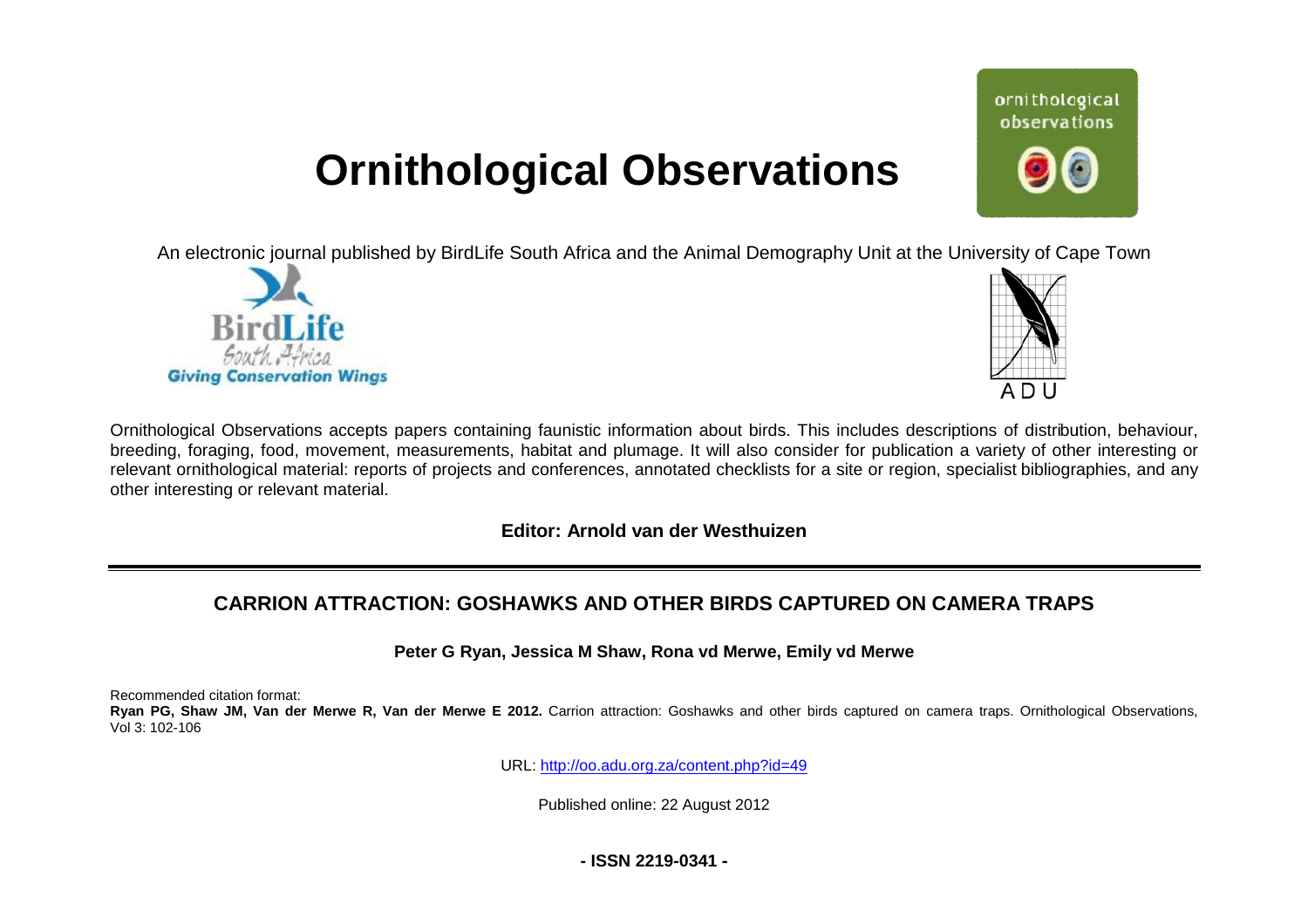

## **CARRION ATTRACTION: GOSHAWKS AND OTHER BIRDS CAPTURED ON CAMERA T TRAPS**

*Peter G Ryan1\*, Jessica M Shaw1, Rona and Emily van der Merwe2* 

<sup>1</sup>Percy FitzPatrick Institute, University of Cape Town, Rondebosch 7701,<br>South Africa South Africa <sup>2</sup>Tierhoek, PO Box 171, Calvinia 8190, South Africa

\*Corresponding author: \*Corresponding author: [pryan31@gmail.com](mailto:pryan31@gmail.com) 

Southern Pale Chanting Goshawks Melierax canorus have a catholic diet that includes carrion as well as a wide variety of mammals, birds, reptiles, frogs, insects and other invertebrates. Malan and Crowe reptiles, (1996) summarise observations of them feeding on carrion, listing Spotted Eagle Owl *Bubo africanus* , Spotted Thick-knee *Burhinus capensis*, Steenbok *Raphicerus campestris* , Bat-eared Fox *Otocyon*  megalotis and hares Lepus spp. We report how a pair of adult Southern Pale Chanting Goshawks fed on a dead Egyptian Goose Egyptian Alopochen aegyptiaca in the Hantam Karoo near Calvinia in July 2012. The goose was one of 15 put out under power lines to see 2012. The goose was one of 15 put out under power lines to see<br>which scavengers removed bird carcasses from under the lines. Such data are important when estimating how many birds are Such data are important when estimating how many birds are<br>actually killed after colliding with power lines from the numbers detected by researchers who check the lines at regular intervals.

Camera traps (Bushnell Trophy Camera, model 119436) were erected next to the geese carcasses to see what animals scavenged from the carcasses.

Southern Pale Chanting Goshawks visited at least two of the geese carcasses, and were the dominant scavenger at one carcass. This latter goose, deployed shortly before sunset on 3 July, was located within 200 m of a Southern Pale Chanting Goshawk nest, where a pair was sitting, probably incubating. Two adult goshawks, presumably from this nest, arrived at the carcass within 20 minutes pair was sitting, probably incubating. Two adult goshawks,<br>presumably-from-this-nest, arrived-at-the-carcass-within-20-minutes<br>of it being placed under the power-line. They-may-have-been attracted to the site by a pair of Cape Crows *Corvus capensis* that arrived less than 2 minutes earlier. The goshawks remained at the carcass for 33 minutes, until it was almost dark. Throughout this period, one bird stood by while the other fed from the carcass, standing on its back and plucking the feathers before eating (Fig 1). The second bi second bird left at 18:13, and was followed by the feeding bird at 18:15, 25 minutes after local sunset.

Later that night a Cape Fox Vulpes *chama* visited the carcass, but was apparently scared off by the camera triggering, leaving the was apparently scared off by the camera triggering,<br>carcass largely untouched overnight. One adult goshaw the carcass at 10 10:50 the following morning, feeding for another 30 minutes until scared off by a domestic dog (which only sniffed the goose). Presumably the same goshawk returned at 12 a further 193 minutes at the carcass in three bouts (lasting 73, 2 and 118 minutes) until 17:31 (Fig 2). With no further nocturnal visitors, an adult goshawk again returned to the carcass on 5 July, spending 173 adult goshawk again returned to the carcass on 5 July, spendir<br>minutes at the carcass in two bouts (12:21 to 13:41, and 15 16:51). Its feeding rate was slower during this period, probably 16:51). Its feeding rate was slower during this period, probab<br>because it had already removed most of the meat from the carcass. Ind was followed by the feeding bird at<br>Inset.<br>Julpes chama visited the carcass, but<br>Interval to camera triggering, leaving the<br>Inight. One adult goshawk returned to 50 the following morning, feeding for another 30<br>ed off by a domestic dog (which only sniffed the<br>ly the same goshawk returned at 12:58, spending With no further nocturnal visitors, an<br>the carcass on 5 July, spending 173<br>bouts (12:21 to 13:41, and 15:18 to

What impressed us most was the persistence of this bird; assuming it was the same individual in each case, it spent more than 7 hours at the carcass over two days. Other birds visited some of the other goose carcasses. the carcass over two days. Other birds visited some of the other<br>goose carcasses.<br>A pair of Verreaux's Eagles *Aquila verreauxii* virtually demolished

one carcass in two short bouts within 24 hours of it being put out (Fig 3). This carcass also attracted Cape and Pied Crows Corvus *albus* and a Southern Pale Chanting Goshawk. These crows also scavenged at several other carcasses: Cape Crows visited 5 of 15 carcasses, and Pied Crows 4 carcasses, returning for up to three scavenged at several other carcasses: Cape Crows visited 5 of 15<br>carcasses, and Pied Crows 4 carcasses, returning for up to three<br>days. Rather surprisingly no White-necked Ravens were seen, despite their regular occurrence in the area.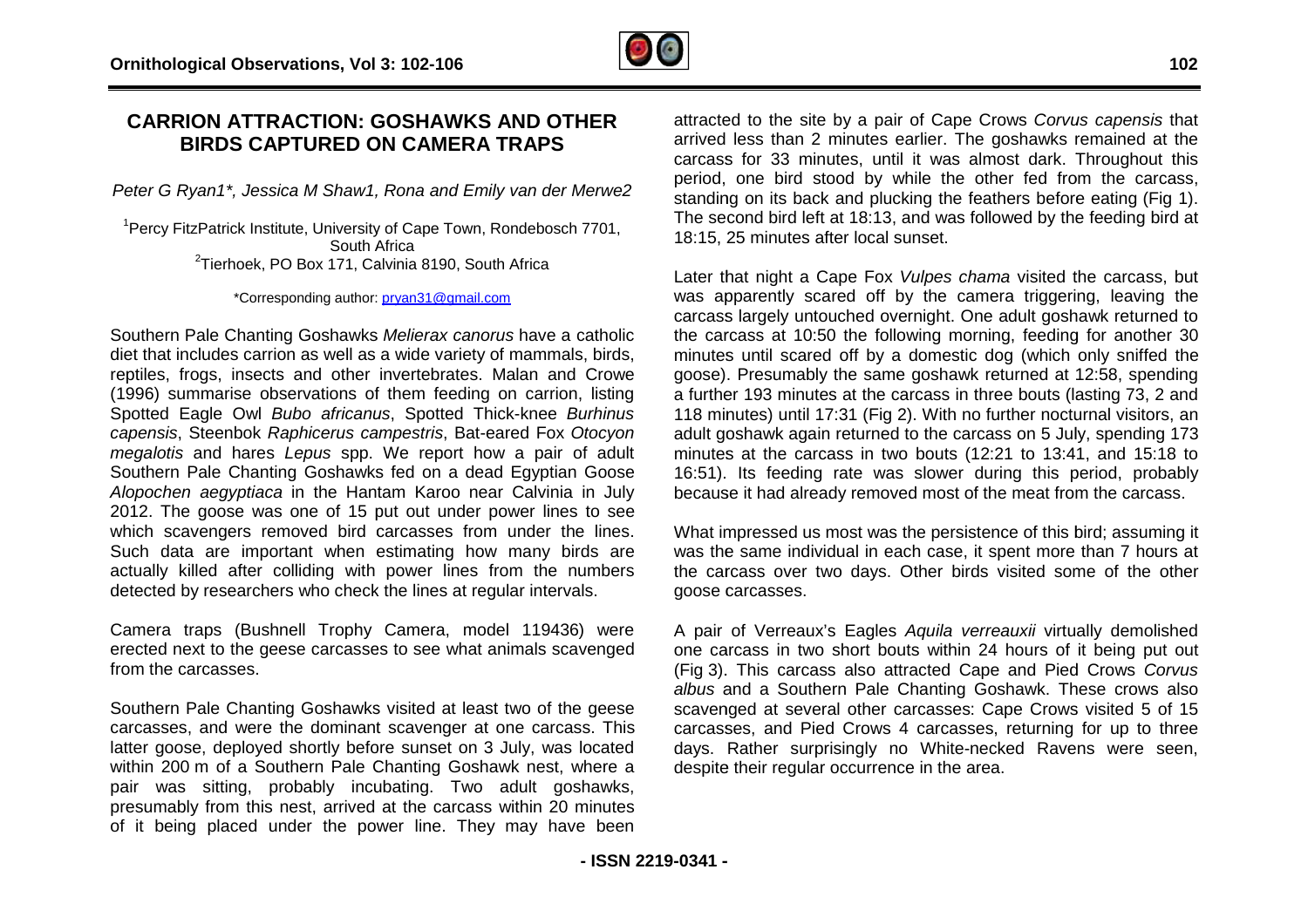



Fig 1. An image of the Southern Pale Chanting Goshawks feeding on the carcass at dusk on 3 July 2012 (taken with infra-red flash).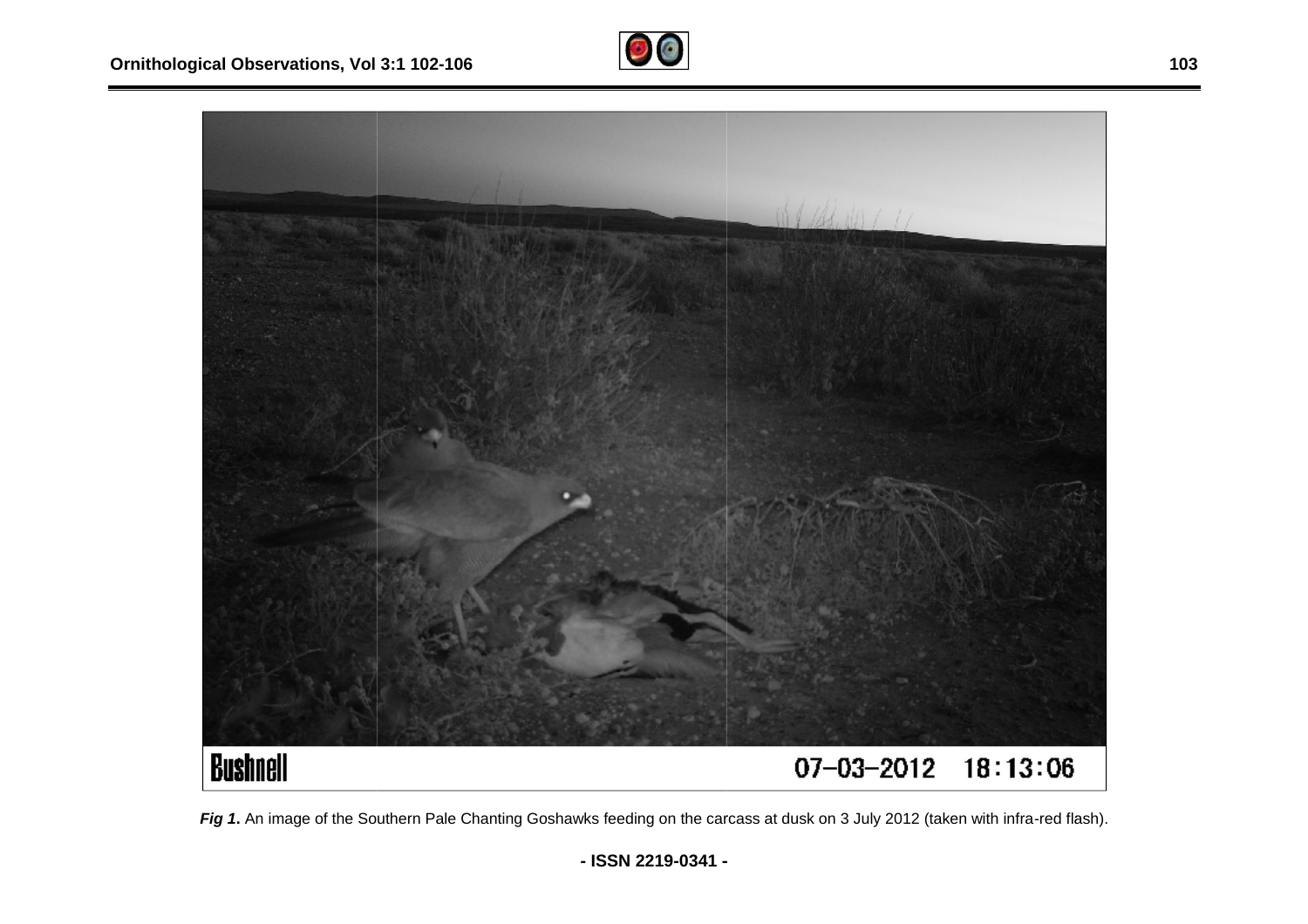



Fig 2. The Southern Pale Chanting Goshawk feeding on the carcass during the day on 4 July 2012.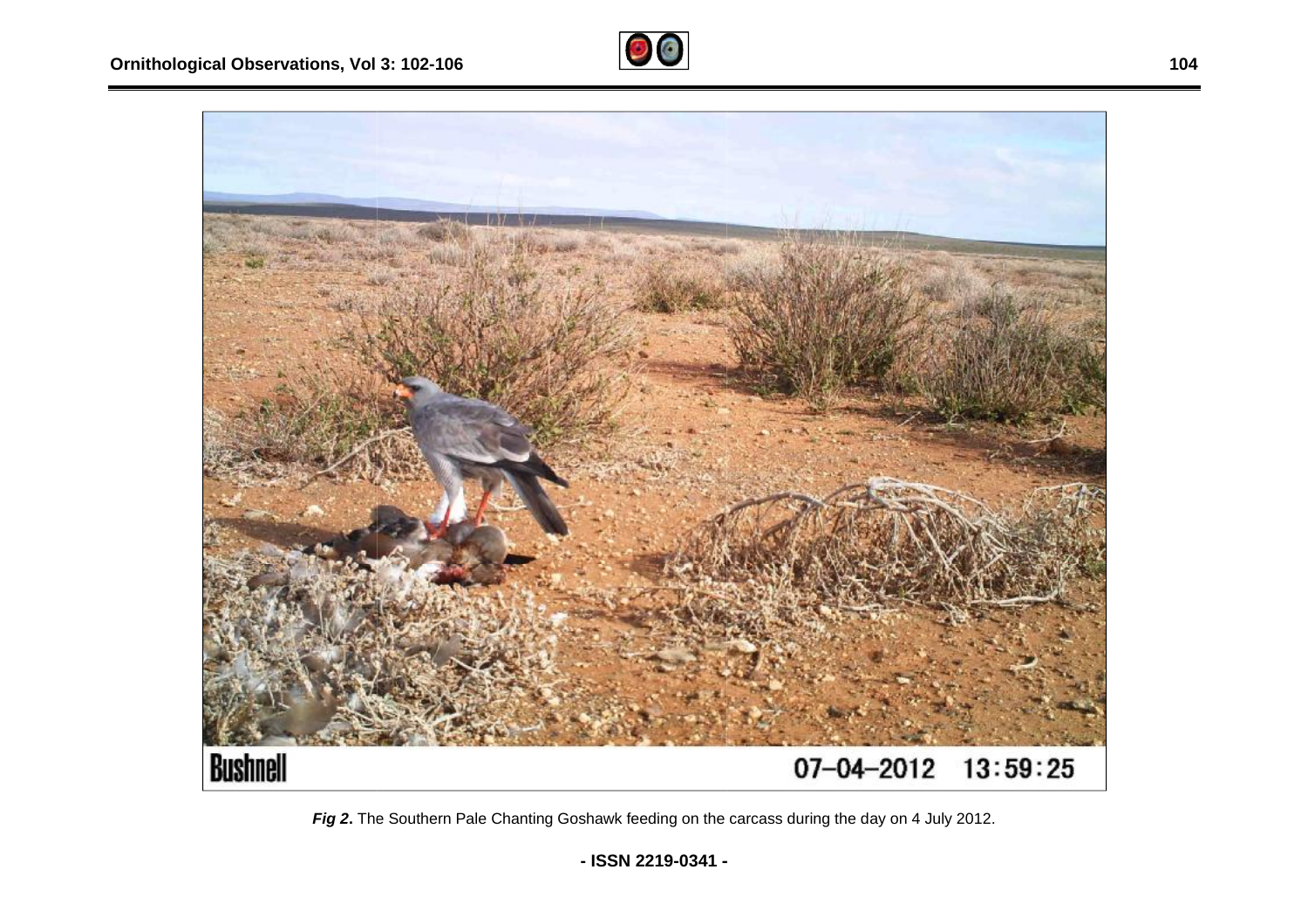





**- ISSN 2219-0341 -**